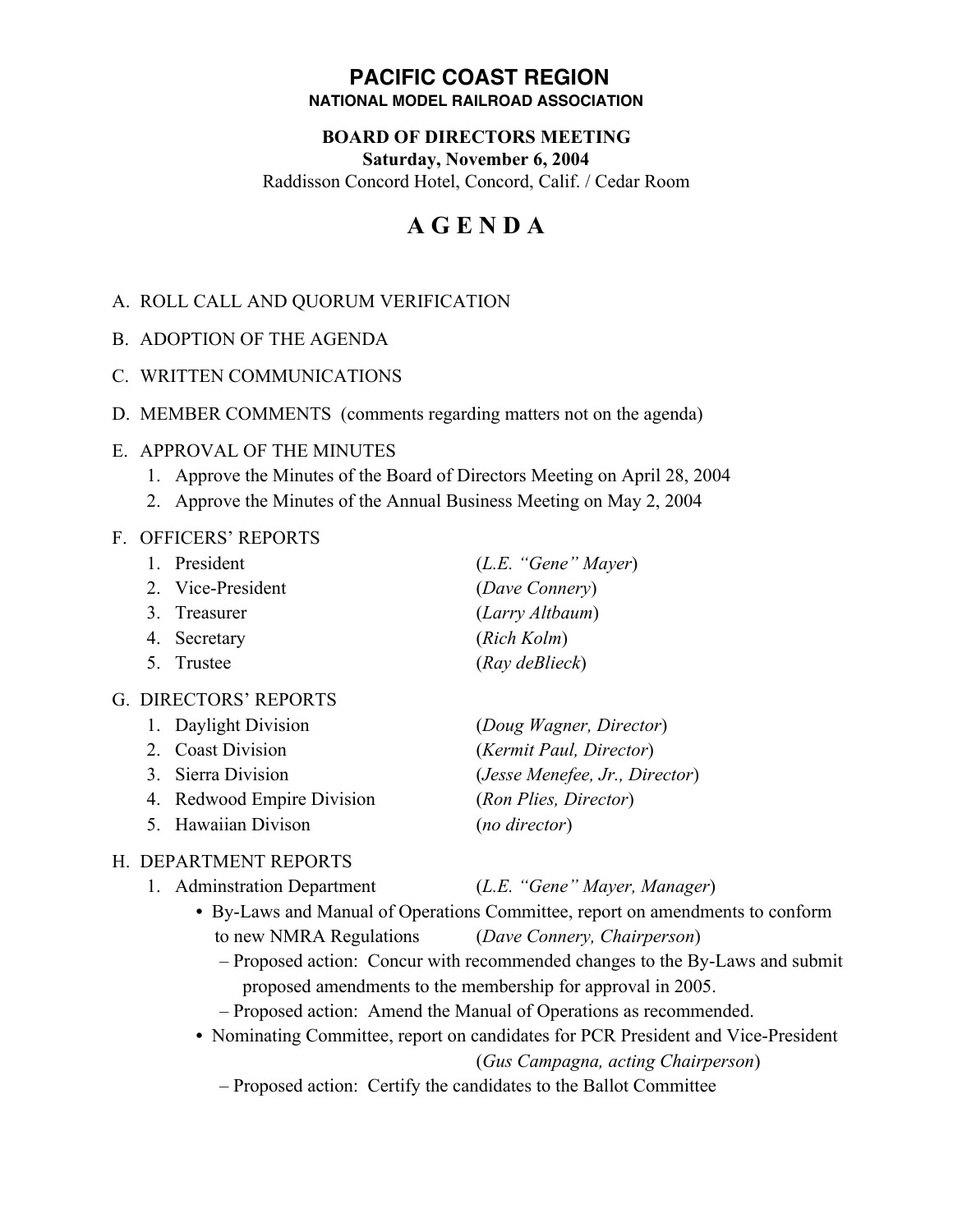Board of Directors Agenda November 6, 2004 Page 2

#### H. DEPARTMENT REPORTS, continued

- 2. Membership Department (*Peter Weiglin, Manager*)
- 3. Publication Department (*Gus Campagna, Manager*)
- 4. Convention Department (*Dennis Stokely, Manager*)
	- **•** Report on PCR Convention at Napa in April 2004 (*Harold Mentzer, Chairperson*)
	- **•** 2005 Coast Div. / "Devil Mountain 2005" Concord (*Bill Swindell, Chairperson*)
	- **•** 2006 Sierra Div. / "Overland Limited 2006" Sacramento (*L.E. "Gene" Mayer*)
	- **•** 2007 Coast Div. / Santa Cruz area (*Kevin Hurley and Dave Loveless*)
	- **•** 2008 Daylight Div. / Fresno area (*John Houlihan, Chairperson*)
- 5. Contest Department (*Bill Scott, Manager*)
- 6. Achievement Program Department (*Jack Burgess, Manager*)
- 7. Non-Rail Activities Department (*Mary Moore-Campagna, Manager*)

#### I. UNFINISHED BUSINESS

- 1. Change PCR's non-profit organization status to IRS 501(c)3
- 2. Joint conventions with Pacific Southwest Region (*Jim Long*)
- 3. Bequest from Keith Heinsohn estate (*L.E. "Gene" Mayer*)
- 4. Revenue from "21st Century Limited" Convention account; consider programs and projects of benefit to PCR members (*Dave Connery*)

#### J. NEW BUSINESS

- 1. Layout Design and Operations SIGs Meeting at Santa Clara, February 12-13, 2005; – Proposed action: Approve PCR joint sponsorship of the meeting
- 2. Create position of Storekeeper in the Administration Department; – Proposed action: Amend the Manual of Operations to add Section 6.B.7.

#### K. BUDGET

- 1. Approve the Budget for FY 2005 (*Larry Altbaum*)
- L. ANNOUNCEMENTS
	- 1. Next Board of Directors meeting---Wednesday, May 11, 2005
	- 2. Other announcements
- M. ADJOURNMENT

Rich Kolm 10-24-04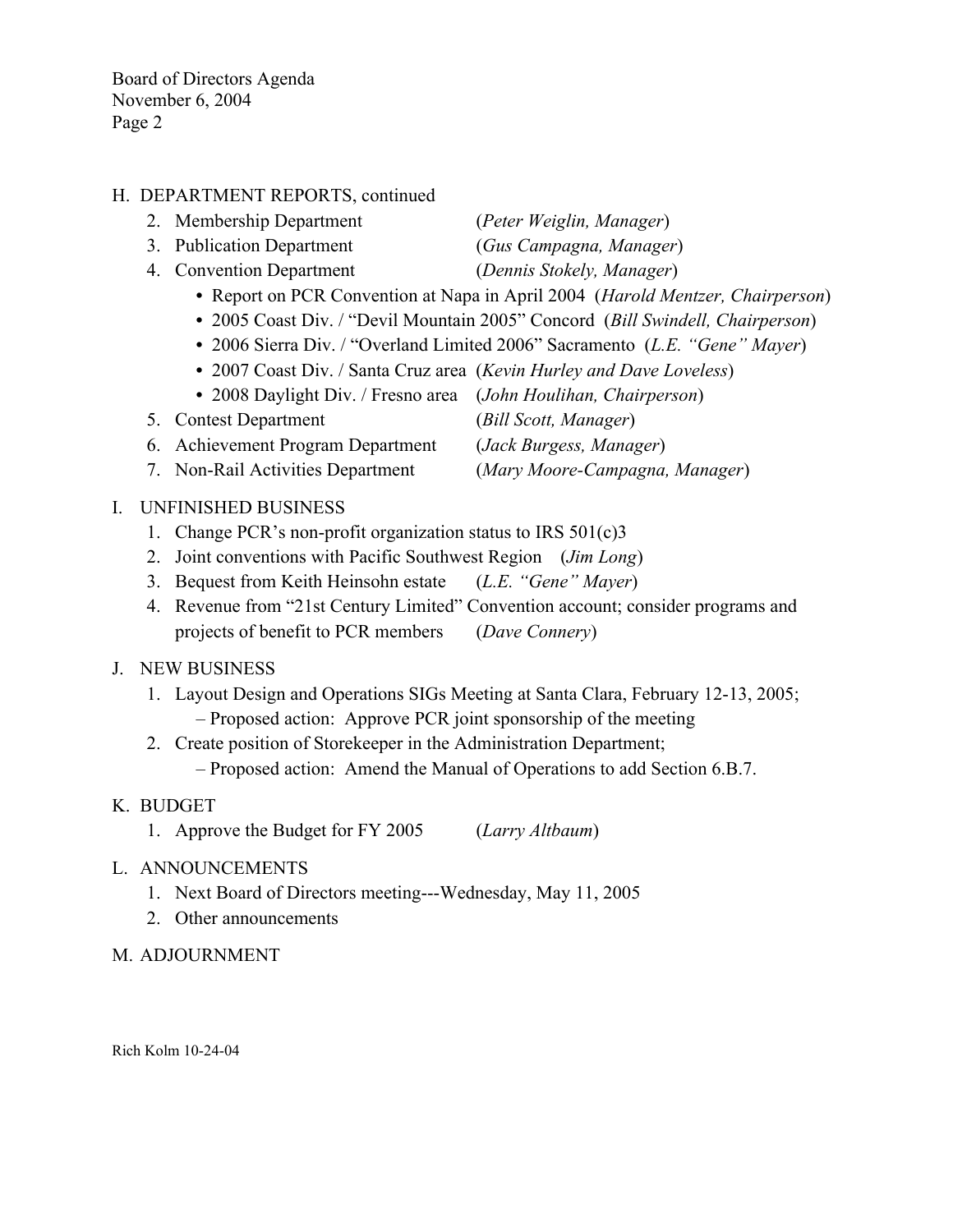### **VICE-PRESIDENTS REPORT**

#### **PACIFIC COAST REGION (NMRA)**

BOD Meeting, Saturday, November 6, 2004

#### 1. **PCR By-laws and Manual of Operations update:**

The new NMRA Regulations implementing the NMRA Long Range Plan were approved by approximately 80% of the members voting in the special election last spring. (Unfortunately only about 20% of the members of the organization voted on such an important topic!) The results of this election were made known during the NMRA Convention in Seattle in early July. The good news is we should expect some much needed changes at the national organization. The bad news is it may be nearly a year before many of these changes take place and it could be considerably longer before we see any benefit from them – assuming we will be able to recognize the benefit.

- A. To align with these new NMRA Regulations, some changes are required to the PCR By-laws and Manual of Operations. Along with these reports, Secretary Rich Kolm will distribute a set of proposed changes to both of these governing documents. These changes are the end result of a lot of work by Rich along with detailed review and changes by Gus Campagna, Gene Mayer and myself. I hope you have time to review them in advance of our Board Meeting so you are prepared to discuss the changes. The approval process for the two documents are somewhat different:
	- 1.) By-laws -- Once the BOD have reviewed and approved the proposed changes we plan on having them posted to the PCR web site. An article will be prepared for the Branch Line that summarizes the changes and directs members to the web or to review a copy at a Division Meet. A vote to approve the proposed changes will be included in the Annual Business Meeting on May 15, 2005.
	- 2.) Manual of Operations Changes to the MoO are approved by the BOD. After we have discussed these proposed changes we would like the BOD to approve them at the November  $6<sup>th</sup>$  meeting.
- B. In the process of reviewing our current Manual of Operations it became apparent there are a number of other changes needed in this document that are independent of the changes to the NMRA Regulations. The By-laws and Manual of Operations Committee intends to develop a set of proposals for these needed changes and present them to the BOD for approval at their meeting on May 11, 2005. One area that needs considerable work is the nomination, ballot and election process. We are making these changes in two steps so things don't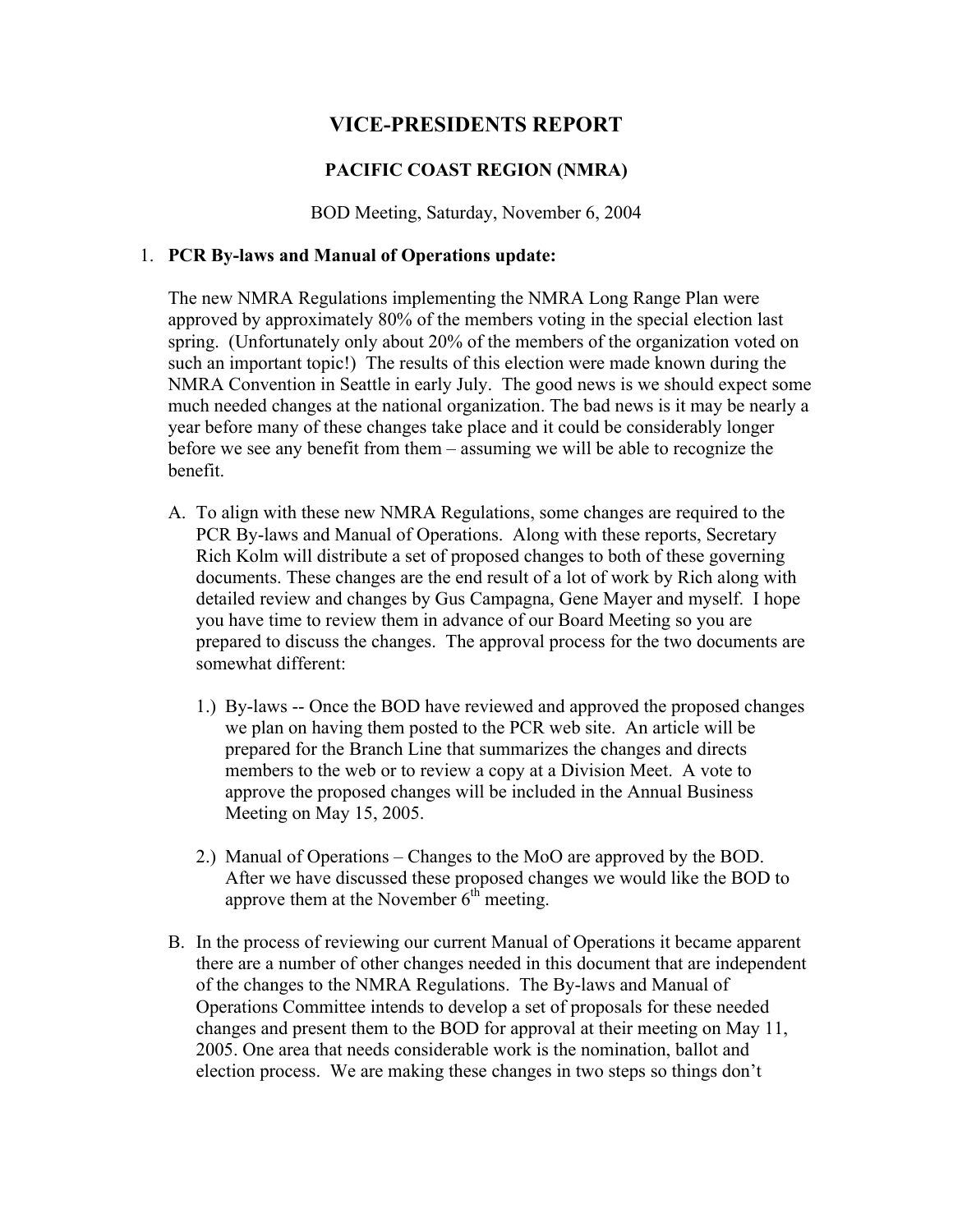become confusing – first the NMRA-driven changes, and then the other needed changes.

2. **Long Range Plan Implementation:** I have done nothing further in regards to implementing the PCR Long Range Plan and believe once we know just how the NMRA's implementation of the new regulations will affect us we can again move forward with this effort – probably in a year from now.

Respectfully Submitted,

Dave Connery PCR Vice-president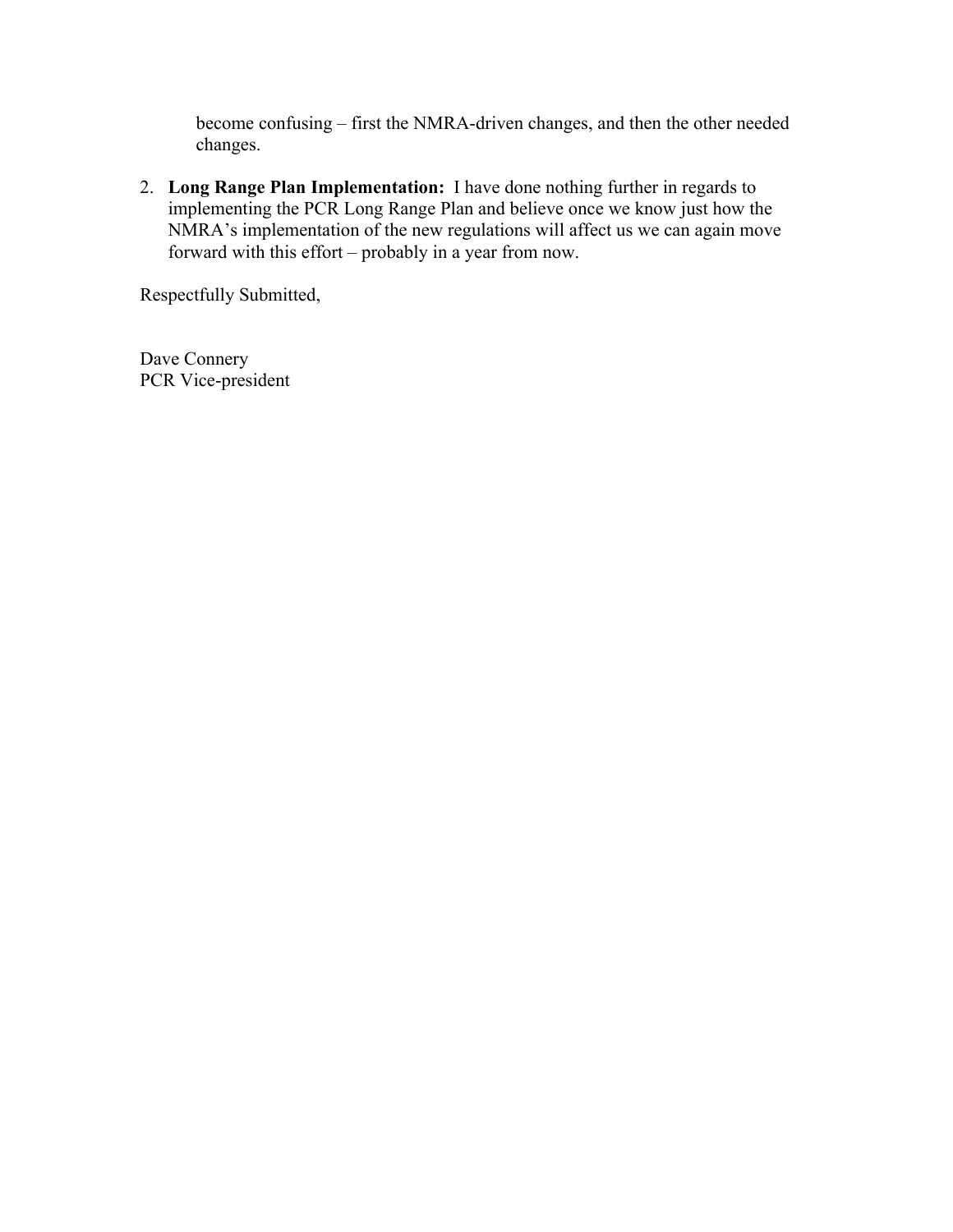#### **Member Aid Committee Report November, 2004 Rod Smith – PCR Member Aid Chair**

The Member Aid Committee has handled a few inquiries from PCR members, and has resolved them to the satisfaction of those making the request. In some cases we have been able to provide the information requested directly. In others we have referred the member to a source from which they can obtain the answer to the question they have asked. This service is not widely used at this time, and I have not had any trouble getting help from those other members I have asked for help. President Mayer and I have primarily handled the requests, but I want to give a thank you to Bob Pethoud in the Daylight Division who has consistently written an article for the Divisions newsletter providing information to the members there. The other Divisions have not appointed a Division Member Aid contact to my knowledge, nor have I recruited representatives.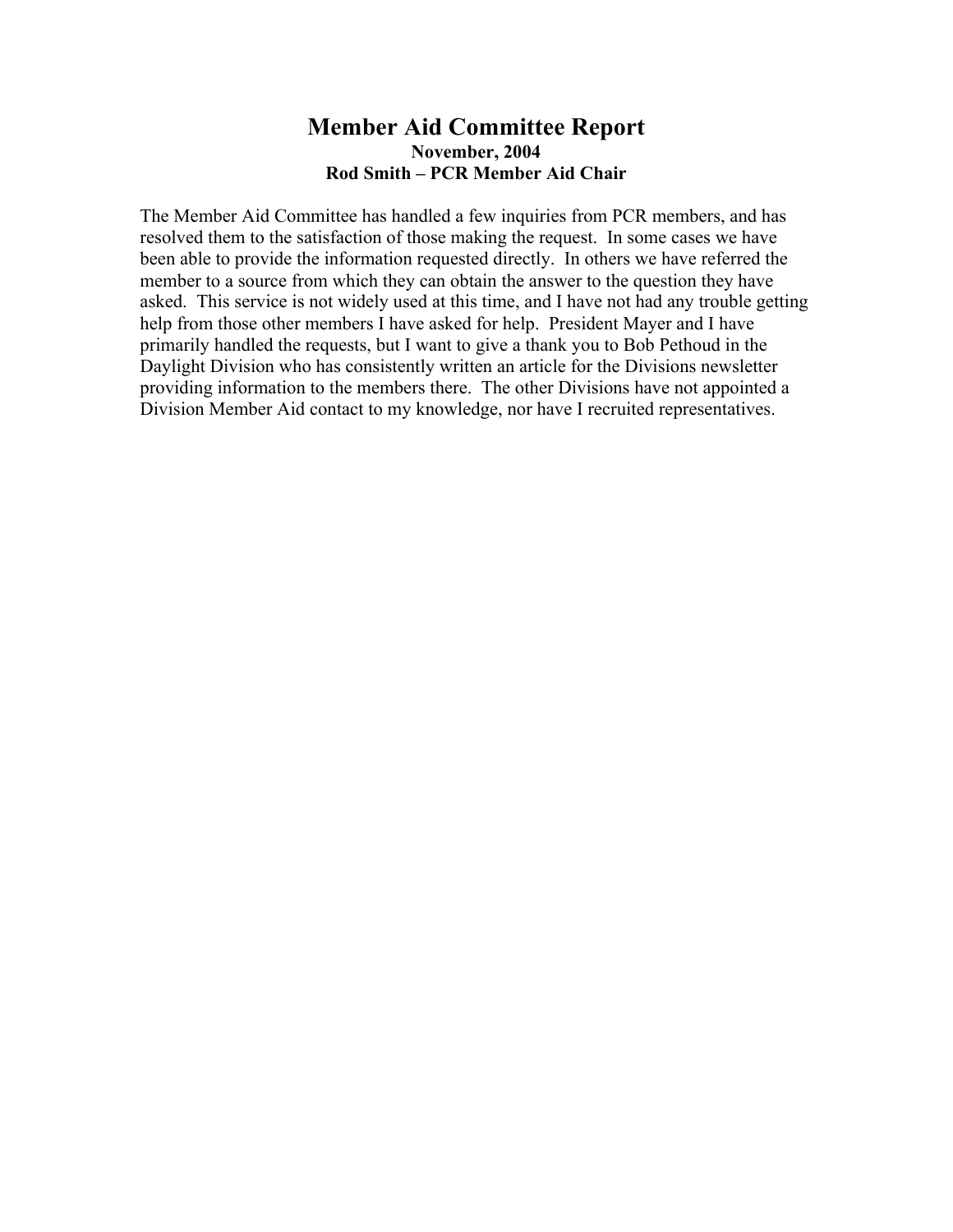# **"OVERLAND LIMITED 2006" 2006 PCR Convention**

#### **November 6, 2006 Report to PCR Board of Directors**

The 2006 host committee held its organizational meeting at Gene Mayer's house Thursday September 9. Those in attendance included Mary Moore-Campagna, Dick Klammer, Dick Kreutzer, Ben McLaughlin, Norm Morris, Bob Rohwer, Al Rowe, Don Schmitt, Bob Warner, Dick Witzens and Mayer.

The first item on the agenda was making committee assignments. No one volunteered to be the chair. Gene Mayer said he would serve as chair if someone else would be secretary/treasurer. Subsequent to the meeting Warner volunteered to serve as chair, Witzens agreed to be secretary, and John Marshall volunteered to serve as the clinic chairperson. Here are the current committee assignments:

| Chair Person            | Bob Warner                         |       | $(916) 772 - 7502$ |
|-------------------------|------------------------------------|-------|--------------------|
| Secretary               | Dick Witzens                       |       | $(916) 684 - 1987$ |
| Treasurer               | Gene Mayer                         |       | $(916)$ 259-6934   |
| Registrar               | Ed Pultz                           |       | $(530)$ 666-0513   |
| Assistant Registrar     | Dick Klammer                       |       | $(530)$ 432-9269   |
| Clinics                 | John Marshall                      |       | $(925)$ 725-9310   |
| Contests                | Ben McLaughlin                     |       | $(916) 363 - 1603$ |
| Door Prizes             | Vacant                             |       |                    |
| Layout Tours            | Bob Rohwer                         |       | $(916) 966 - 6961$ |
| Non-Rail Activities     | Vacant                             |       |                    |
| Program                 | Mary Moore-Campagna (530) 426-9055 |       |                    |
| Prototype Tours         | Al Rowe                            |       | $(916)$ 961-9911   |
| Public Show             | Dick Kreutzer                      |       | $(916)$ 967-9774   |
| Vendors/Manufacturers   | Norm Morris                        |       | $(530)$ 742-6950   |
| Special Interest Groups | Dave Parks                         |       | $(650)$ 961-7644   |
| Unassigned              | Don Schmitt                        |       | $(530)$ 741-0929   |
| Web Master              | Gus Campagna                       | (530) | 426-9055           |

Others who have offered to work on the committee include Dave Bayles, Harold Elmore, Stephen Johnson and Ray Keener.

Selecting a theme and logo was the next discussion point. Norm Morris suggested "Overland Limited 2006" and presented a proposed logo. Committee members approved the logo and theme after suggesting several modifications.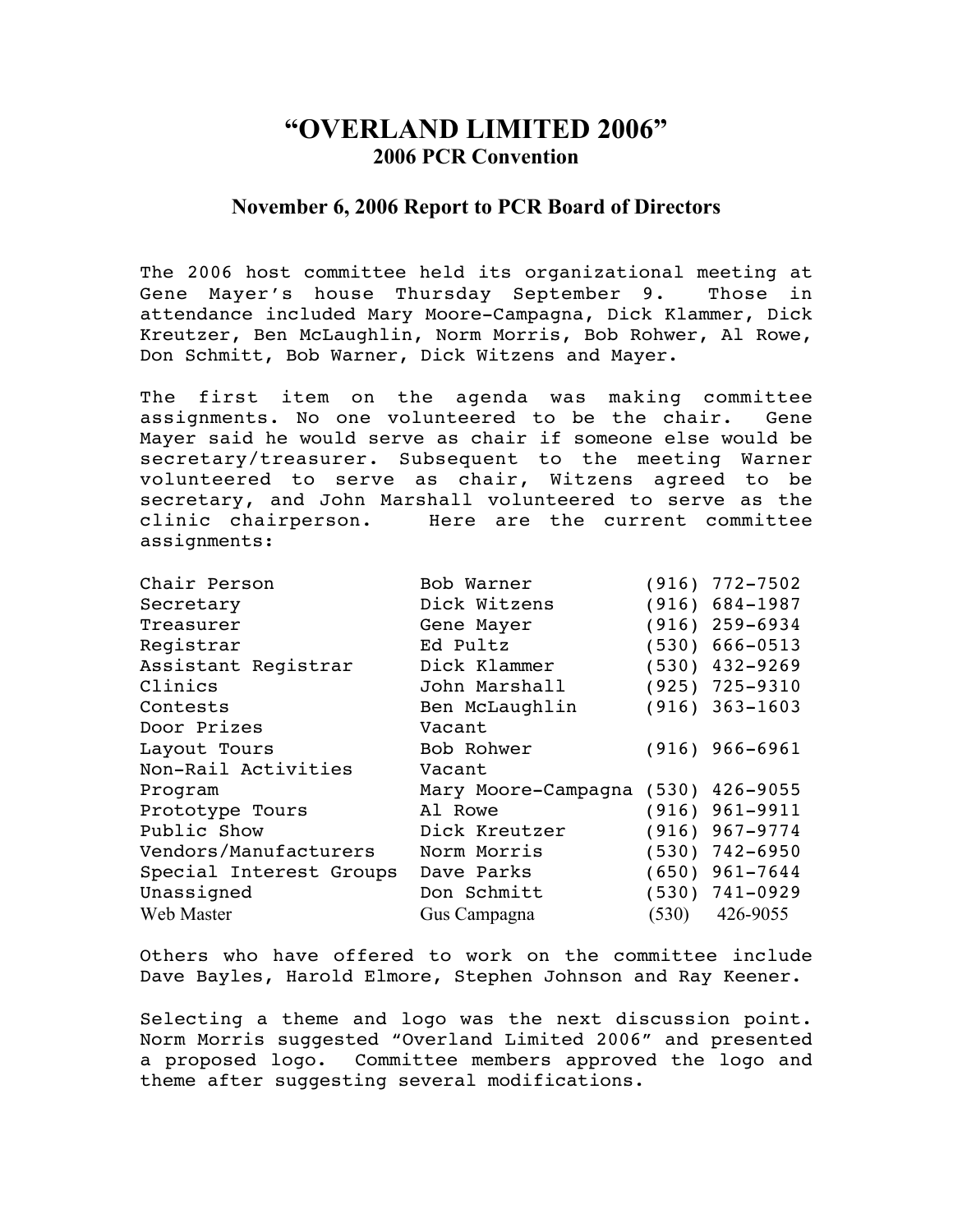The proposed budget was discussed. Mayer said the minimum rent at the Double Tree Hotel will be \$6,000 depending upon the number of room nights. He believes that we should base the budget on \$12,000 rent. Assuming 300 registrations, the base registration fee would be \$40. Other costs will be based upon the Redding and Modesto conventions with inflation adjustments and current costs. Mayer will present a proposed budget at the next committee meeting. The estimated full fare registration would need to be \$60 to \$70.

The Sierra Division will provide \$4,000 set up money and Treasurer Mayer will request a \$2,000 advance from the PCR Treasurer.

The host committee agreed that the Sierra Division will sponsor the souvenir convention car. Suggested prototypes included a TOFC flat with short trailer, wine tank car, PFE WP refrigerator car or WP WFEX 50' RBL boxcar. Convention decals will be included with the car. Division members will select the type of car.

The next committee meeting will be held in late November or early December at the Double Tree Hotel.